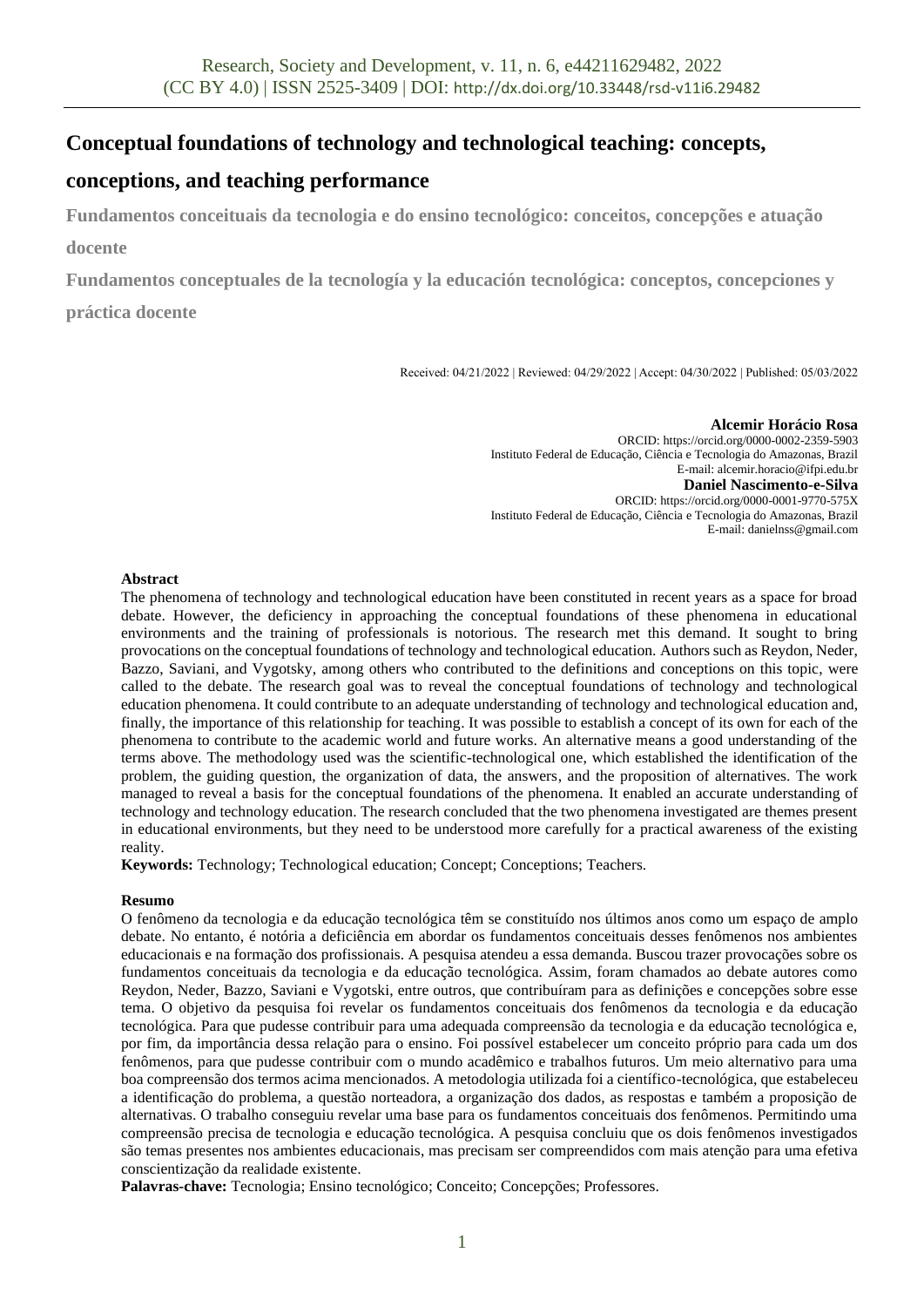#### **Resumen**

El fenómeno de la tecnología y la educación tecnológica se han constituido en los últimos años como un espacio de amplio debate. Sin embargo, es notoria la deficiencia en abordar los fundamentos conceptuales de estos fenómenos en los ambientes educativos y en la formación de profesionales. La investigación cumplió con esta demanda. Buscamos traer provocaciones sobre los fundamentos conceptuales de la tecnología y la educación tecnológica. Así, fueron llamados al debate autores como Reydon, Neder, Bazzo, Saviani y Vygotski, entre otros, que contribuyeron a las definiciones y concepciones sobre este tema. El objetivo de la investigación fue revelar los fundamentos conceptuales de los fenómenos de la tecnología y la educación tecnológica. De modo que pueda contribuir a una adecuada comprensión de la tecnología y la educación tecnológica y, finalmente, la importancia de esta relación para la enseñanza. Se logró establecer un concepto propio para cada uno de los fenómenos, de manera que pudiera contribuir al mundo académico y trabajos futuros. Un medio alternativo para una buena comprensión de los términos antes mencionados. La metodología utilizada fue la científico-tecnológica, la cual estableció la identificación del problema, la pregunta orientadora, la organización de los datos, las respuestas y también la propuesta de alternativas. El trabajo logró revelar una base para los fundamentos conceptuales de los fenómenos. Permitir una comprensión precisa de la tecnología y la educación tecnológica. La investigación concluyó que los dos fenómenos investigados son cuestiones presentes en los ambientes educativos, pero necesitan ser comprendidos con más detalle para una toma de conciencia efectiva de la realidad existente.

**Palabras clave:** Tecnología; Educación tecnológica; Concepto; Concepciones; Maestros.

## **1. Introduction**

Technological education and technology are realities present in educational/social environments, whether formal or non-formal. It is a fact, and where there is learning or knowledge construction for man's relationship with society and his environment, there is a man/technology/teaching relationship. The question that underpinned this research is whether the subjects (especially teachers and students) understood them as the mediating elements in the realization of knowledge (Saviani, 2019), are aware of the conceptions, senses, and meanings rooted in the concept of "technology" and "technological education" (Borgmann, 1984; Bryan, 1992; Cerezo, 2002; Dagnino, 2002; Dagnino & Novaes, 2004; Dickson, 1978; Feenberg, 1992; Reydon, 2018, Neder, 2010; Bazzo, 2003; Saviani, 2012; Vygotski, 1991; Lemos, 2021; Fontinelle et al., 2021; Vaz et al., 2021). Thus, the present work addresses "technology" and its relationship with "technological education." Between concepts and conceptions, a critical discussion on the subject is presented. Much is said about technology and technological education in the educational context, but what is perceived is that there is no precise treatment of what such terms mean. The phenomena need to be better conceptualized and adequately understood.

Although a properly human action is intrinsic to life, a precise concept of technology and technological education (inside and outside learning environments) has not been adequately established, much less its relationship with a man and its subsistence interrelation with nature. Or at least this conceptualization has not received the attention it deserves. That is, teachers and students, coexist without understanding what such terms mean. There is no denying that there is a tendency in society to summarize technology and technological education from practical thoughts. For example, it would not be uncommon for someone to translate technology into computers, the internet, and cell phones, among other contemporary objectification. And ignore the techniques, strategies, tools, instructions, experiences, and other realities linked to the phenomena and the history of humanity itself.

We were approaching the main concepts of technology and technological education. A formative work to help teachers and other agents/elements understand the idea, meanings, concepts, and issues of technology in the exercise of technological teaching. Authors such as Reydon (2018), Neder (2010), Bazzo (2003), Saviani (2012), and Vygotski (1991), among others, in an attempt to enable a better understanding of the use of technologies for engaging teaching for students; fully aware of what technology is, its concepts and possibilities. For the proper management of information and to achieve the established objective, the scientific-technological method was used (Nascimento-e-Silva, 2019) in the search to understand the problem, seek solutions to the identified challenges, as well as propose alternatives and artifacts that may respond to the problem identified in this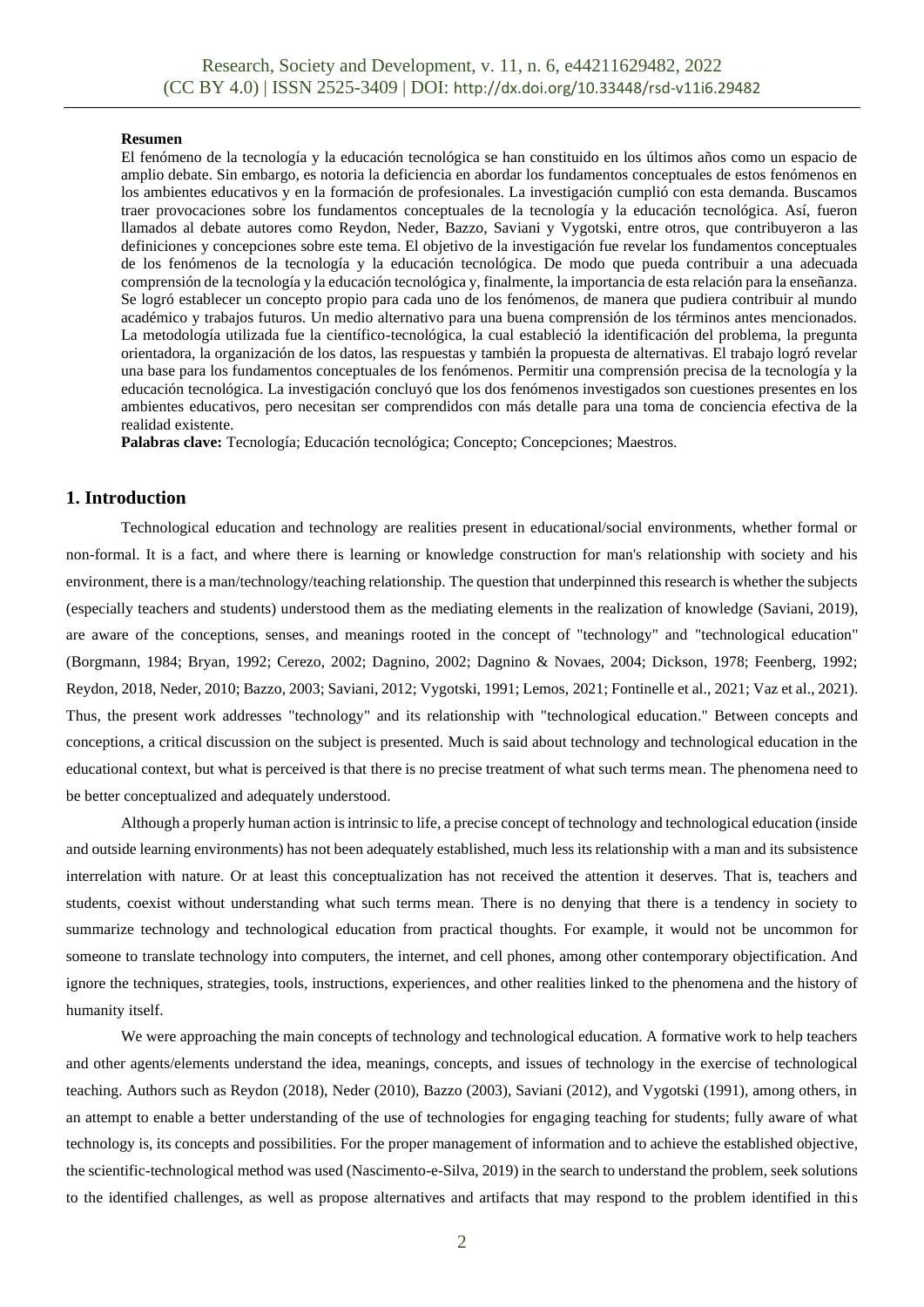research. The goal of this work was to reveal the conceptual foundations of the phenomena of technology and technological education without losing sight of the challenges and the search for alternatives.

Technology is understood as an action intrinsic to the man himself - which is revealed throughout human history in activities related to nature and cannot be reduced to modern devices and goods (Rosa, 2019). The work presented the conceptual foundations and a theoretical debate about the phenomena. It identified the need for proposals for training processes concerned with offering conditions, studies, and reflections so that they perceive technology as a much broader human action than utilitarian reductionism.

In the same sense, the work concluded that technology has great potential for the process of building content and human knowledge; however, it is necessary to perceive the existence of ambivalence, as defended by Feenberg (Neder, 2010): on the one hand, there is a tendency towards a reproductive technology of the hegemonic scenario; reproducer of inequalities and rooted in the interests of an elitist minority, defending the interests of a privileged class; and, on the other hand, this same technology may have the potential to be worked democratically with the themes and aspirations of students and social classes involved in this educational process (Feenberg, 1992; Reydon, 2018, Neder, 2010; Bazzo, 2003; Saviani, 2012; Vygotski, 1991; Lemos, 2021).

For technological education to achieve its goals, technology needs to be well understood by mediating agents – mainly teachers and students. In the training spaces, it is established as an action that potentiates students, learning, and the very life of the elements involved. The concept of technology must be developed in learning environments so that it is understood as an act of man and has the potential to assist in the construction of new knowledge and the continuous relationship of man with nature and society.

The study contextualized the problem to the authors' thoughts present in the discussion, highlighting fundamental concepts for an adequate understanding of the term's technology and technological education. Also, it establishes the vision of how important they are for teacher training processes to perceive technology and technological teaching as possibilities for enhancing learning and the teaching-learning action itself, without forgetting the endless options and challenges in this relationship.

## **2. Methodology**

The research was developed through the technological, scientific method (Nascimento-e-Silva, 2019). The method structured the work from four basic steps: the structuring of the guiding question, the investigation of the data, the organization of the data found, and, finally, the organization of the answer. The work sought to investigate the conceptions of Borgmann (1984), Bryan (1992), Cerezo (2002), Dagnino (2002), Dagnino and Novaes (2004), Dickson (1978), Feenberg (1992), Reydon (2018), Neder (2010), Bazzo (2003), Saviani (2012), Vygotsky (1991), Lemos (2021), and Vaz, Góes, and Silva (2021). The paper is organized in a logical structure. The introduction presents the contextualization of the work. The results and the discussion brought the draft of the data obtained, and the conclusion synthesized the results achieved. The theoretical framework had the primary authors that supported the study.

## **3. Results and Discussion**

### **3.1 Conceptions of technology and its context in technological education**

There are many challenges in our current society. Realities such as technology present themselves in social environments, especially teaching, as an increasingly relevant topic. In this sense, the teaching-learning process has encountered some provocations in developing a critical, significant, and conceptual approach for the subjects involved. The fact is that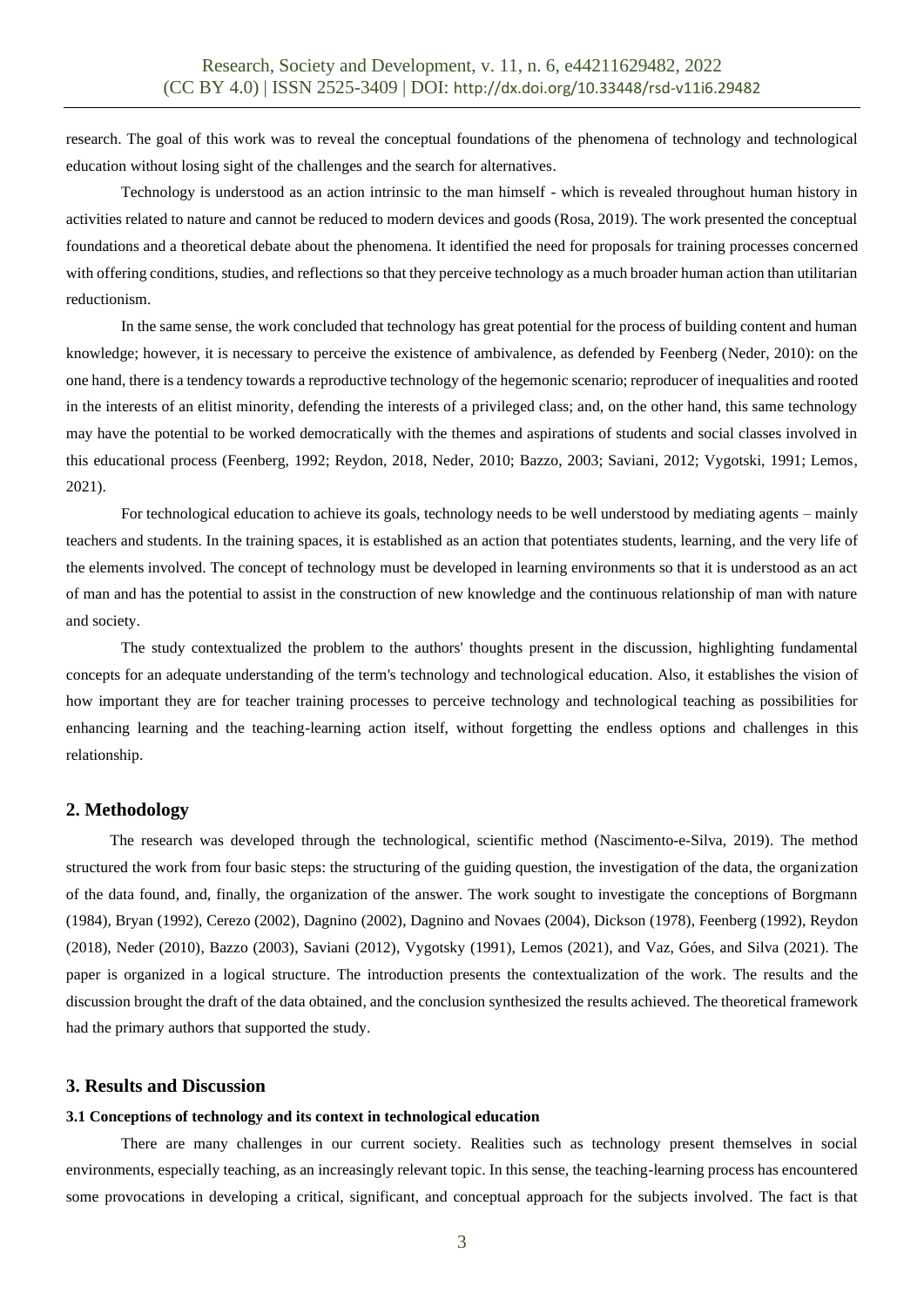technological education reaches educational environments in search of identity and meaning. The interrelationship of this reality in our training environments is not always on the agenda. We need further studies and clarification. We contextualized it among scholars in the technological area and, at the end of this discussion, an adequate conception of what is meant by the terms "Technology" and "Technological Education." Instead, it is necessary to understand the basic concepts of the term and its relation to science and the world. Thus, it is up to us, at first, to seek to understand what differentiates technology from other existing knowledge. Thus, the ideas and assumptions of four essential researchers in this dialogue will be presented: Bazzo (2003), Heidegger (Reydon, 2018), Feendeberg (Neder, 2010), and Lemos (2021).

I) For Bazzo (2003), technology can be understood as an approximation between science, the natural world, and technology; and it is in the meantime that technology appears as the element responsible for the definition of the human being since the emergence of the technical process coincides with the very origin of man. Therefore, the author identified the difficulty of defining technology since this term is inseparable from the definition of man. And although there are definitions in dictionaries that establish technology as something related to the production of materials and products, or even artifacts and constructions, the fact is that such a conceptualization proves to be a very incipient attempt. Because more completely and globally, we could consider technology as a set of actions that allow us to use the knowledge of the natural sciences for production. An essential characteristic is its dependence on understanding science and its material effectiveness, which is characterized by the products. Thus, technology can be understood as a close relationship between science and the technological process.

It is necessary to realize a fundamental relationship/approximation between technology and science in this attempt to conceptualize a technology, and this relationship does not occur in an autonomous or stray way. It should be understood as a regulated process. Between what can be called normal science, understood as that science capable of responding to society's current challenges, and extraordinary science, understood here as that which, as "normal science," could not solve specific difficulties, admitting that there was an extrapolation of its normality. In a kind of metamorphosis, absorbing new challenges and, from there, giving new answers – a change in the structure of the previous science, being a cycle that ends in the return of new normal science. It establishes a perception that technology is part of a regulated and interdependent process with science. It can be interpreted as technology and science, both integrated into human actions, mutually interrelating (Natalino & Tibúrcio, 2018; Paiva, 2018; Rocha & Chaves, 2021; Lévy, 1999). For this first perception of technology arising from the ideas of Bazzo (2003), it is essential to understand that regulated science is a fundamental part of interdependent technology, in which man is inserted in this process that is not considered possible to dissociate man from technology, so little of nature.

Now categorizing Bazzo's (2003) perception, it is necessary to understand how it fits into technological education. This vision of technology understands the individual as an elementary part. No teaching proposal can be made that escapes from a proposal that problematizes this relationship without being based on human action, nor can it be absent from teaching that questions /integrates/ values as issues related to man transforming himself and nature. A relationship with the potential to give man the conditions he seeks. Thus, Bazzo (2003) helps establish a first view of the meaning of the terms: technology conceived as an action intrinsic to man. As an act of man in nature, it is appropriate as resources for the species' survival. On the other hand, technological education, one may dare, would roughly be a way of bringing technological knowledge to new generations.

II) We now move on to another conceptualization of technology, this time based on Heidegger's thought in the book "Philosophy of Technology" (Reydon, 2018). Technology can be understood and conceptualized in two essential phases: an older technology that can be understood as a process of imitation of nature in which humanity sought to discover the realities arising from hidden and nature. And that would have to be unraveled to ensure man's survival. Man copies things that already exist in nature, revealing and reproducing them. On the other hand, we can understand contemporary technology (the second phase), the current aspect of technology - the restlessness that constantly challenges the man to challenge nature itself. There is here a dialectical relationship. Man is questioned to perceive the potentialities existing in nature not yet been discovered, but that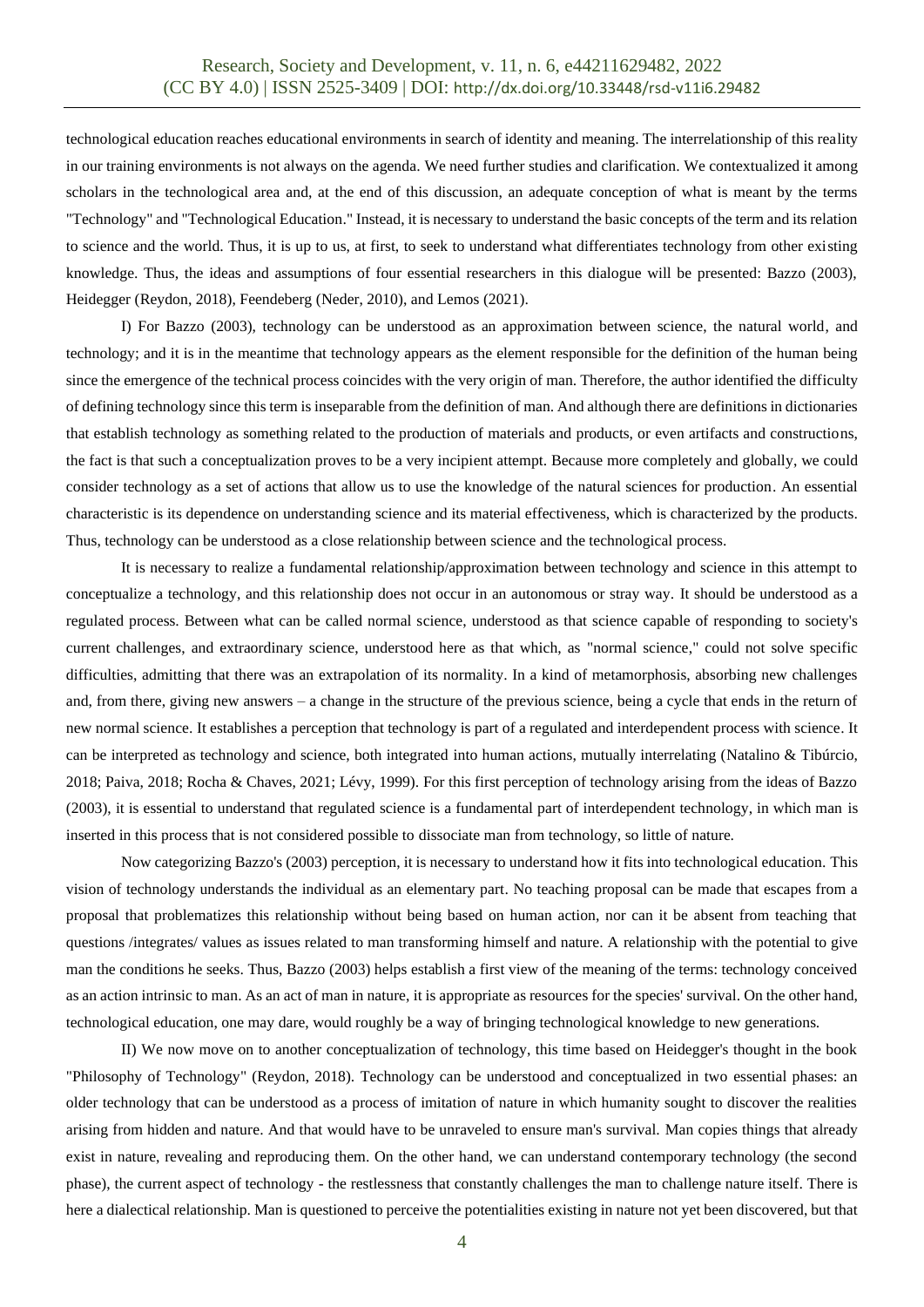instigated can give space to new technologies, directions and consequently - finding new uses and transformations of nature into something that has not yet existed or is not known.

It is necessary to realize that nature is perceived as a great supplier of resources in this conception of contemporary technology. The ancient technology limits man from imitating nature's resources, seeking to take away his survival and maintain natural aspects. Heidegger, on the other hand, understands that current technology uses its energies and natural resources to extract natural objects that do not yet exist, as is the case with a nuclear power plant – a fact that leads the force of nature to provide elements and materials that do not yet exist or are not known in the real world. It caused a rift between ancient technology and contemporary technology. In the latter, man produces through natural resources, which forces nature to produce products and resources that do not yet exist (Reydon, 2018).

Here comes our question: what is the perception of technology and technological education? Or instead, what is the identity of technology and technological education that meets Heidegger's assumptions? A proposal contemplates an organization in the direction of this quest that challenges man to challenge nature. In other words, a suggestion that at least gives the minimum conditions for individuals to perceive the elements involved in a creative life in the face of nature and perceive themselves as active subjects in this search. Which necessarily helps to overcome the fictitious barrier that puts technological education below what it is. Constructive teaching of men to be aware of their social role. And not as mere buyers or sellers of technologies (reductionist and utilitarian view). It is not difficult to establish a vision of technology and technological education for Heidegger. Technology would be the attitude that leads man to challenge himself to remove from nature the changes necessary to human desires. At the same time, technological education would be the instrumentalization of knowledge that lead men to master and appropriate their reality.

III) The third conception of technology can be obtained through Neder (2010), who brings to the discussion the thoughts of "Feenberg's critical theory," which understands technology as a modern phenomenon and can be considered a non-neutral instrument. Thus, the defense is that technology embodies values linked to hegemonic systems, especially capitalism, in a business and market culture.

Technology can be understood as a process of domination of nature that needs a relationship of control of the human being. Thus, technology reveals itself as a process of controlling character, which shows the power of the human being in a relationship of degradation of social and natural connections. And it is in this sense, that technology reveals itself in a political rationalization. The author strongly criticizes the system of capitalism - in which technological power becomes the main form of social control, and technological achievements become a reinforcement of hegemonic and centralizing social structures. With this, the author emphasizes that technologies coexist with an ambivalence: on the one hand, serving to perpetuate the power of hegemonic forces and, on the other hand, operating democratic rationalization, which, according to the author, would be a way of constituting technology in actions, desires and human potentialities still denied. With the thoughts defended by Feenberg, it is clear that technology is understood as a system of open values. Technology is also understood as a reproductive guide to the importance of hegemony. Consequently, it proposes that an opportunity be given to a system of socialism that allows the discussion of themes denied by the dominant elite of the technological system.

Once again, it is possible to ask: what is this? And what then are the role of technology and technological education in this technological bias? The author denounces technology's catastrophic reality as a potential reproducer of the hegemonic power of capitalist force/politics. There is no need to speak of technological education that does not minimally contain an intentional framework to democratize man's role in a democratic technological experience. Any proposal that does not have the pretension of training for the democratic and social use of technologies will undoubtedly fall into the error of a return or, at most, of a decontextualized training of concrete reality. This conception sees the technology as a planned and systematized teaching to awaken the human spirit the awareness. Here, technology is something non-neutral. Consequently, this non-neutrality must be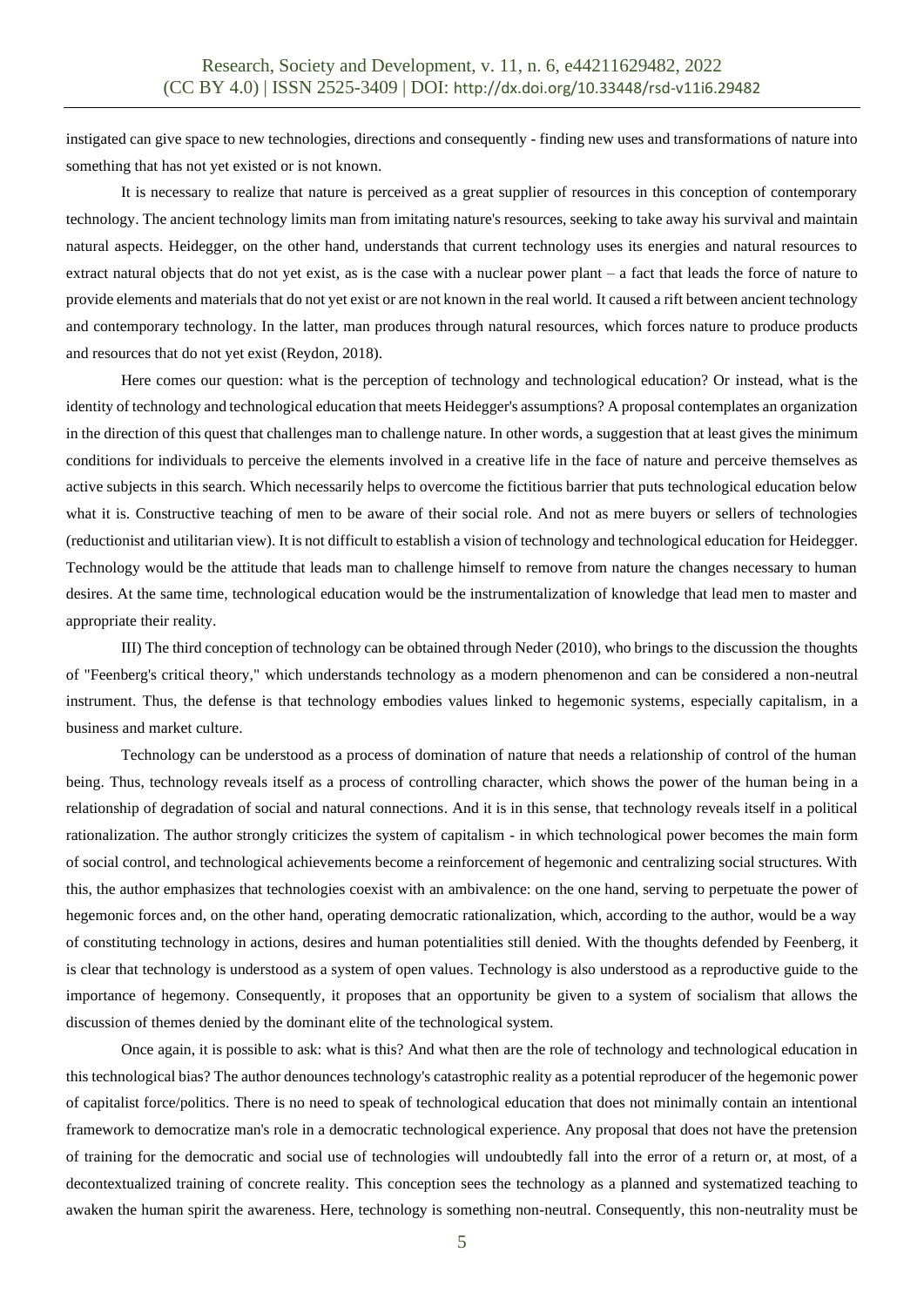tried to achieve democratic rationalization, which, according to Feenberg, is the ability to include technological actions, themes, and discussions that the hegemonic power generally ignores.

IV) Finally, Lemos (2021) approaches technology as a social movement constituted by human values and desires. For this author, technology can respond to man's desires over nature. Thus, technology can be understood through Lemos' theories as a mechanism for reaching human desires, which places a relationship of means in technological teaching.

### **3.2 An own concept of technology and technological education**

After exposing the reflections above on the concepts, conceptions, and meanings of technology and technological education, we start from our conceptualization, which we intend to be a valuable contribution to the debate. Mainly, taking into account that the work will serve as a basis for other works and teacher training processes, we seek to provide an adequate understanding of the terms, in this case, a new conceptualization. It is worth mentioning that technology is something intrinsic to man himself, in a kind of ontological reality, inseparable from the creativity and strength of the being that extracts the essence of the environment to achieve the desired ends. Thus, we conceptualize technology as a set of knowledge that, immediately related to science and human action under nature, manages to expropriate resources necessary for man's survival and the supply of his social aspirations.

On the other hand, technological education can be conceptualized as the constructive path of formation that links man to the systematized context of a relationship with the knowledge derived from regulated science. Teaching that materializes in research beyond the global technological perspectives, but which also adheres to local and environmental specificities, constituting a broad investigation of the man-nature relationship, in the face of a systematized science. Providing the instigation of discoveries in the technological field and critical awareness in the construction/reorganization of technologies and specifically the man-nature-science relationship.

### **3.3 Technology in the exercise of technological education**

Having understood the concepts and some conceptions that involve the terms technology and technological education, it is now necessary to relate how these two themes are connected. Above all, seek to understand some of the main educational theorists' postulates about teaching, the teaching-learning process, and teaching performance to achieve a constructive and meaningful approach for the elements and agents involved. Freire (1996) defends an education that seeks to give meaning to the contents and the teaching-learning process, valuing the students' prior knowledge. In this study, it is necessary to relate the proposals to technology concepts and give meaning to technological education. Still, according to the author, it is the pedagogical process that makes students assume themselves as subjects in the face of their realities. Only when they assume an active behavior in the construction of their knowledge that they can have a dynamic, autonomous meaningful teaching process.

As for teaching, it is necessary to plan the processes of teacher training to understand that students cannot be understood as mere spectators of this process, so it is essential that teaching is concretely related to the reality of students. And in this case, for technological education, it is necessary to describe the concepts of technology as fundamental to the teaching-learning process and the reality of students' lives so that they can assume teaching and its respective contents as objects of meaning. The assumptions of Paulo Freire (1996) and Bazzo (2003), Heidegger (Reydon, 2018), Feenberg (Neder, 2010), and Lemos (2021) make it clear that such conceptions of technology will only make sense for technological teaching if they are postulated with a clear intention to help students understand what is being addressed. And for that, teaching needs to have a minimum planning concern that systematizes knowledge and adequate preparation of teachers to consciously deal with this process and with the necessary approaches to technological teaching so that they can guide students to a meaningful teaching-learning process and help them to assume a critical, active and genuinely conscious posture.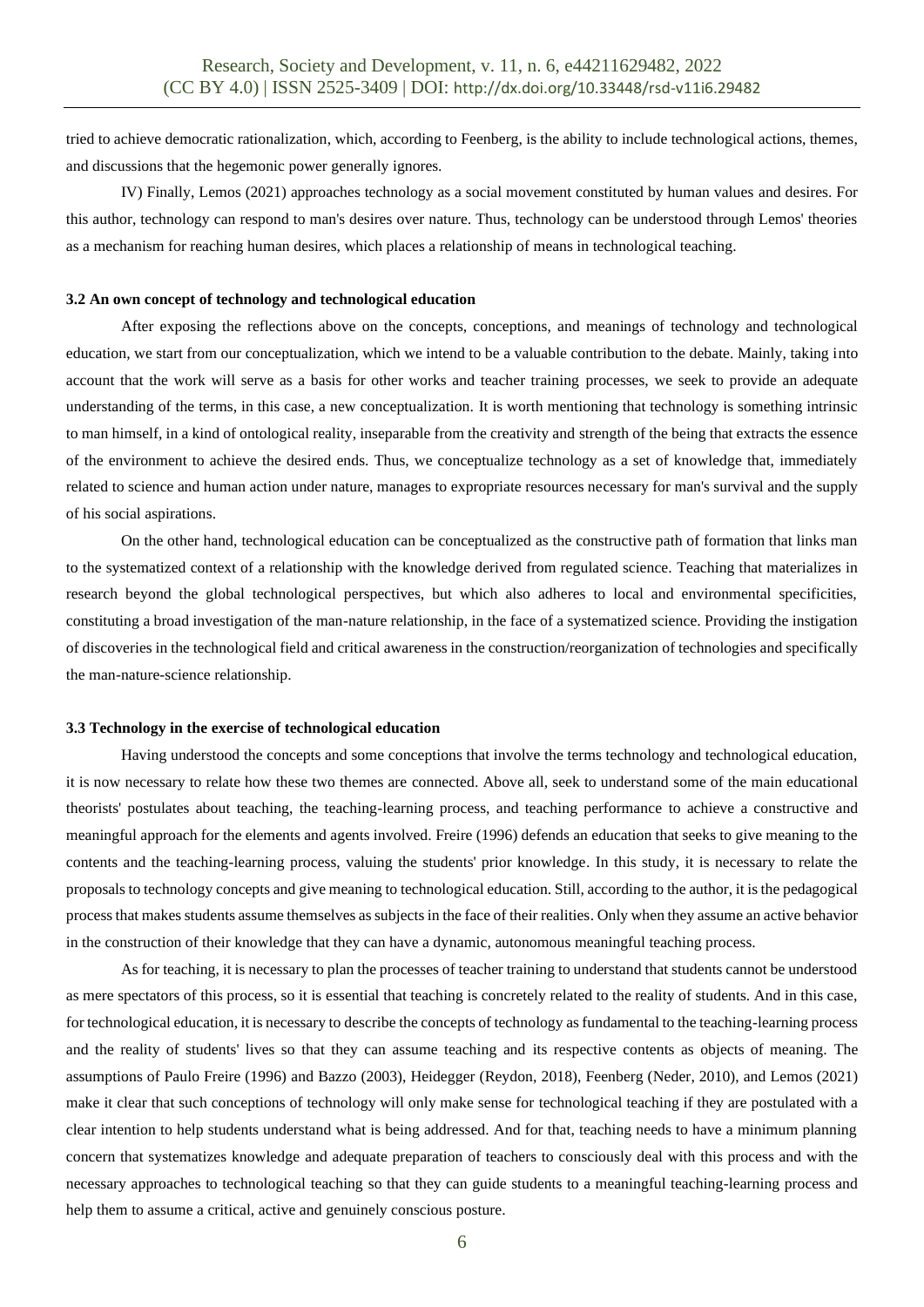Vygotski (1991), as a theorist of the socio-historical-constructivist current, identifies the need to relate the entire educational process to the environment and base this medium on the teaching process in which students must be guided. Therefore, in this understanding, we understand the need for technological education to have a clear conception of technology and an obvious direction so that students know where they are being directed. Otherwise, there is a risk of establishing vague concepts and knowledge without meaning for the students.

The hypothesis that Vygotsky defends the relationship between process and environment seems correct. So, it is not possible to want an effective and active technological education, with training in the knowledge of technology in a qualitative way, if the subjects and mediating agents of this process are not prepared. As discussed in this work, what is perceived is little discussion or even its absence when talking about technology and technological education. It is not uncommon to find a scenario in which students or even teachers do not know how to identify terms related to technology or technological education accurately.

Finally, it is essential to bring to this discussion the historical-critical thinking of Saviani (2012), who considers knowledge essentially necessary for students to live critically in society. Thus, it is up to technological education to have a wellestablished conception and planning and to involve students in this search for a more critical, democratic, and fairer reality. Saviani (2012) recognizes, among other things: the need for adequate teacher training and, in this case, something essential. As observed in previous readings, technology and even technological education are ambivalent realities, they can serve a democratic education full of sense and meaning for the students; but, if ignored in their due preparation and planning, they will be nothing more than repetitive and productivist constructions, without any purpose for the elements involved.

## **4. Discussion**

As already seen in the concepts discussed earlier in this work, one can understand the importance of an adequate and continuous understanding of technology, technological teaching, and its relationship with the reality of the classroom and teaching performance. Technology is understood as something intrinsic to the man himself. It is an action of the relationship between the man who builds knowledge with nature and the environment in which he lives. So, this technology needs to be understood as an action that comes from the origin of man. Therefore, technology is inside the classrooms and intimately linked to the lives of these subjects. But do they know how to define this technology? Or do they believe that technology is all about devices and some more up-to-date instruments? Do they see the depth of the term, its meanings, and its real character? These are just a few key points that are revealed in this process.

In the meantime, there is the teacher's fundamental role as a mediator of actions and learning. Still, the question is: are teachers, especially those in technological education, attentive to concepts, senses, and meanings? Are they active subjects or just spectators of a process, oblivious to it? In this research, there was no attempt to answer the depth of this deficiency, but it was necessary to establish the search to reveal the conceptual foundations of such questions. The search for knowledge of the terms "technology" and "technological education" provokes the understanding that teacher education processes need to consider these issues a necessity. But this is not a straightforward approach. The need listed here is for an ongoing strategy. According to Nascimento (2000), whether initial or continuing, teacher training needs to have a continuity bias. Because there are many teachers' training projects but they fail because they don't have continuity.

The National Common Curricular Base - BNCC (Brasil, 2018) talks about a teaching process that gives protagonism to students, that educational objectives and goals must be aimed at building a process in which the student is active, critical, and conscious. And it is essential to highlight as the document addresses the need for changes in the teaching process so that students are seen as protagonists of their own stories. It also brings the information that the continuing education of teachers is essential. The change intended in teaching, whatever the level or modality, and here technological education is included, will only be achieved through adequate training of agents and subjects to monitor and propose changes (Brasil, 2018).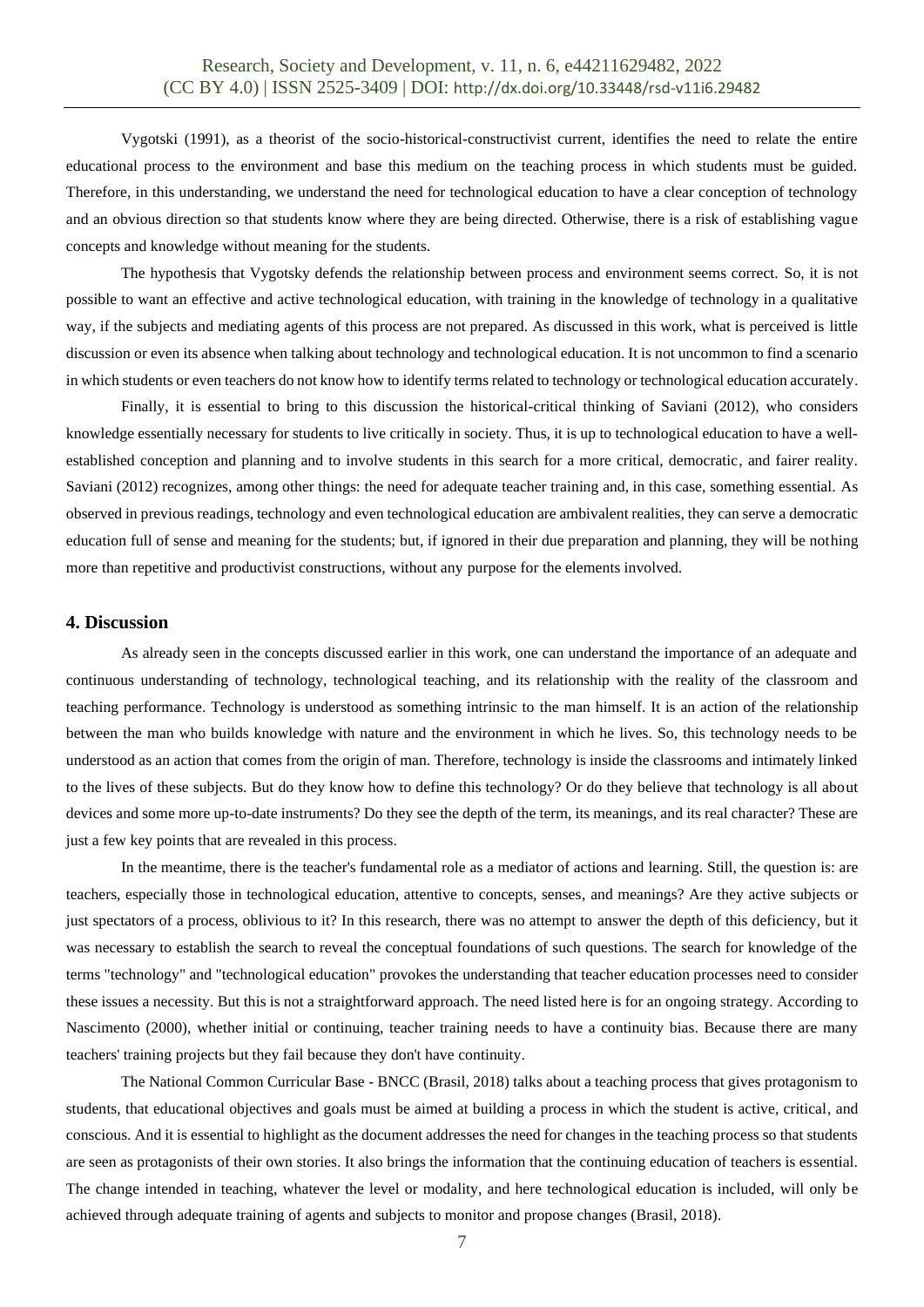As discussed in this research, technology and technological education find an ambivalence both in their understanding and the perception of their exercise in society. In this, any merely utilitarian vision of technology needs to be overcome, which causes an illusion of technology as mere artifacts and products available. Overcoming this initial challenge, we began to understand a more complex need: to establish the technology in technological education as a tool capable of continuing the constructions of learning and human survival. In this sense, technological education becomes even more significant. Help students understand the importance of technology for a dignified and meaningful life in the society they live (Andrews et al., 2014; Apollinário, 2004; Ayildiz et al., 2016).

Focus on the development of technological education. Technological education, in its instructive and learning-building sense so that students can appropriate cultural knowledge, needs to focus attention on technology as a force capable of providing students with the mechanisms, techniques and actions necessary for the production of knowledge. Once again, the importance of adequately training the mediators of this process is reinforced. Teachers with the possibility of going through training processes that contemplate technology and its relationship with technological education for the critical perception of their role and performance in this process must be continuous.

Feenberg helps understand that technology cannot simply be in a classroom without problematization and contextualization (Neder, 2010). But on the contrary. Because the risk is that students will only follow vague and meaningless teaching, reproducing a strange reality. According to the author above, it is necessary to consider that students and society have the potential to place their desires and needs under technology. So that technology can be worked on in the classroom and culture, taking into account the subjects' desires themselves. That is why teachers, students, and all the elements involved in technological education need to understand the bias, conceptions, meanings, and identity of this much talked about technology, but not continually deepened or understood.

Thus, technology needs to be a planned and built element in its continuity to enable effective technological teaching. The possibilities exist as long as the details assume a constructive technology proposal about technological education. In such a way, the desires of the desired society are revealed in this relationship. However, there are many challenges for this to occur in its effectiveness:

**1)** Public policies are needed that make room for students to participate more effectively;

**2)** that teachers receive opportunities to participate in training processes with a bias towards technological teaching and their relationships;

**3)** that the institutions make possible the continuous formation of teachers;

**4)** that teachers have the freedom and time to deepen their knowledge;

**5)** that permanent formation is continued;

**6)** that institutions can understand technology as something beyond market reductionism;

**7)** that teachers have the resilience capacity to reach new knowledge, including those that can challenge previously acquired knowledge;

**8)** that teachers, students, and all the elements involved in technological education have the willpower to seek an adequate understanding of what technology is, technological education, and their roles in the face of this possibility;

**9)** that the policies of formation, preparation of classes, and approach of the subjects linked to the technological education are constructed taking into account the reality of the subjects, as well as the protagonism of the students.

It is known that policies are often brought from the top-down, reaching school environments as an imposition and only as execution goals. The challenge, in this sense, is for the subjects to seek more active participation both in the good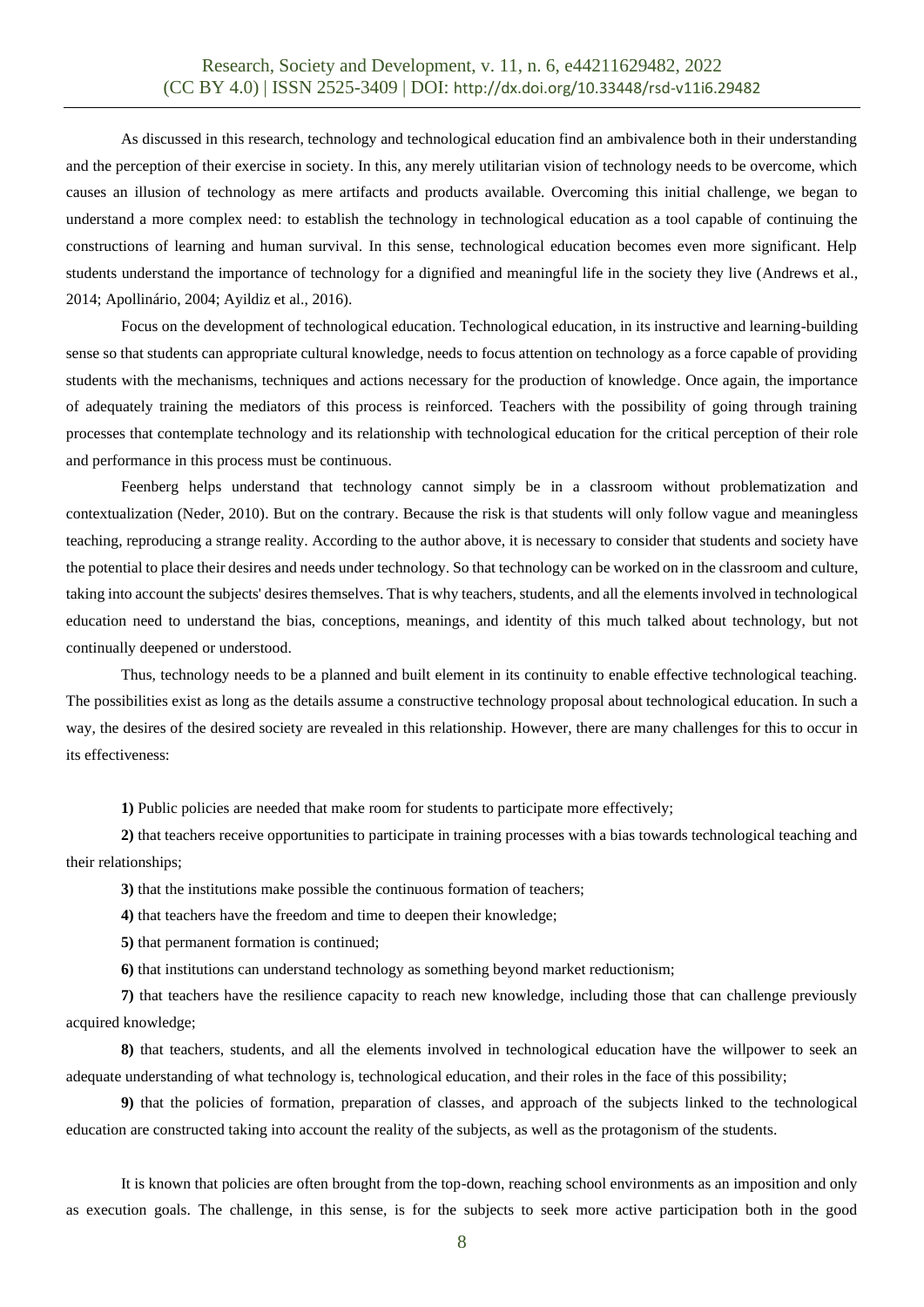understanding of technology and technological education and in the planning, execution, and even evaluation of this entire process, to ensure that technology and technological education are a reflection of the desires of the subjects involved. In this case, teachers need to be interested and open to good technological teaching, with its nuances and biases involved in this process; on the other hand, institutions need to make room for this training; and when possible: encourage, propose and offer. All this, without losing sight of the much-needed training of mediating agents.

# **5. Conclusion**

The scientific literature allowed the work to reveal the conceptual foundations and make a theoretical debate about the phenomena. It identified the need for proposals for teacher training processes, especially those who work in technological education, who are concerned with offering conditions, studies, and reflections to perceive technology as a much broader human action than the one with which the subject is discussed. Utilitarian reductionism is often perceived. But it is not limited to the technological artifacts used in this contemporary environment; on the contrary, technology is understood as an action intrinsic to the man himself – which is revealed throughout human history in activities related to nature. Teachers and students and all the elements present in this process must understand that, since its origin, the man has used technology to guarantee and maintain your survival. Thus, technology is intrinsic to the source of the man himself (Rosa, 2019; Silva et al., 2020), as it has always been present in man's relationship with nature. And when this relationship takes place within the scope of technological education, it is necessary to include the subjects actively. Technological education can reflect the desires that the subjects need to live a critical, citizen and effective life in society and its environment.

The challenges, as already highlighted in this study, are many. It is necessary to put in the teaching the understanding of a significant action to build fundamental learning and knowledge for a more participatory, fair, and effective society. Still, the subjects (organizational leaders, teachers, directors, students, and the school community in general) need to seek to break with everything and any reductionist mechanism of their participation. The importance of teacher training was also highlighted. How to propose changes in technological education without mentioning the adequate preparation of teachers? It is necessary to offer teachers training processes, but that it be continuous (Nascimento, 2000) because teacher training with ruptures ends up causing the opposite effect, keeping teachers away from the expected results.

Finally, the work also concluded that an adequate understanding of technology and technological education is of fundamental importance. Those are questions present in educational environments and need to be carefully understood to have practical awareness of the existing reality. Technological education needs to have clarity in its concepts and conceptions so that teachers, agents, and elements are aware of their intentions and desires. They can be critical, active, and knowledgeable agents of their reality. This study is open for future research. Although a specific concept of technology and technological education has been established here and conceptions on the subject have been presented, the fact is that teacher training and understanding of the teaching process -learning to technological education still lack further debates.

## **References**

Andrews, J. G. et al. (2014). What Will 5G Be? *IEEE Journal on Selected Areas in Communications*, 32(6), 1065-1082. https://doi/org/10.1109/JSAC.2014.2328098.

Apollinário, F. (2004). *Dicionário de metodologia científica: um guia para a produção do conhecimento científico*. Atlas.

Ayildiz, I. et al. (2016). 5G roadmap: 10 key enabling Technologies. *Computer Networks*, 106, 17–48.

Bazzo, W. A. (1998). *Introdução aos estudos CTS*. UFSC.

Borgmann, A. (2002). Technology and the character of the contemporary life. University of Chicago.

Brasil. (2018). *Base nacional comum curricular*. Senado Federal.